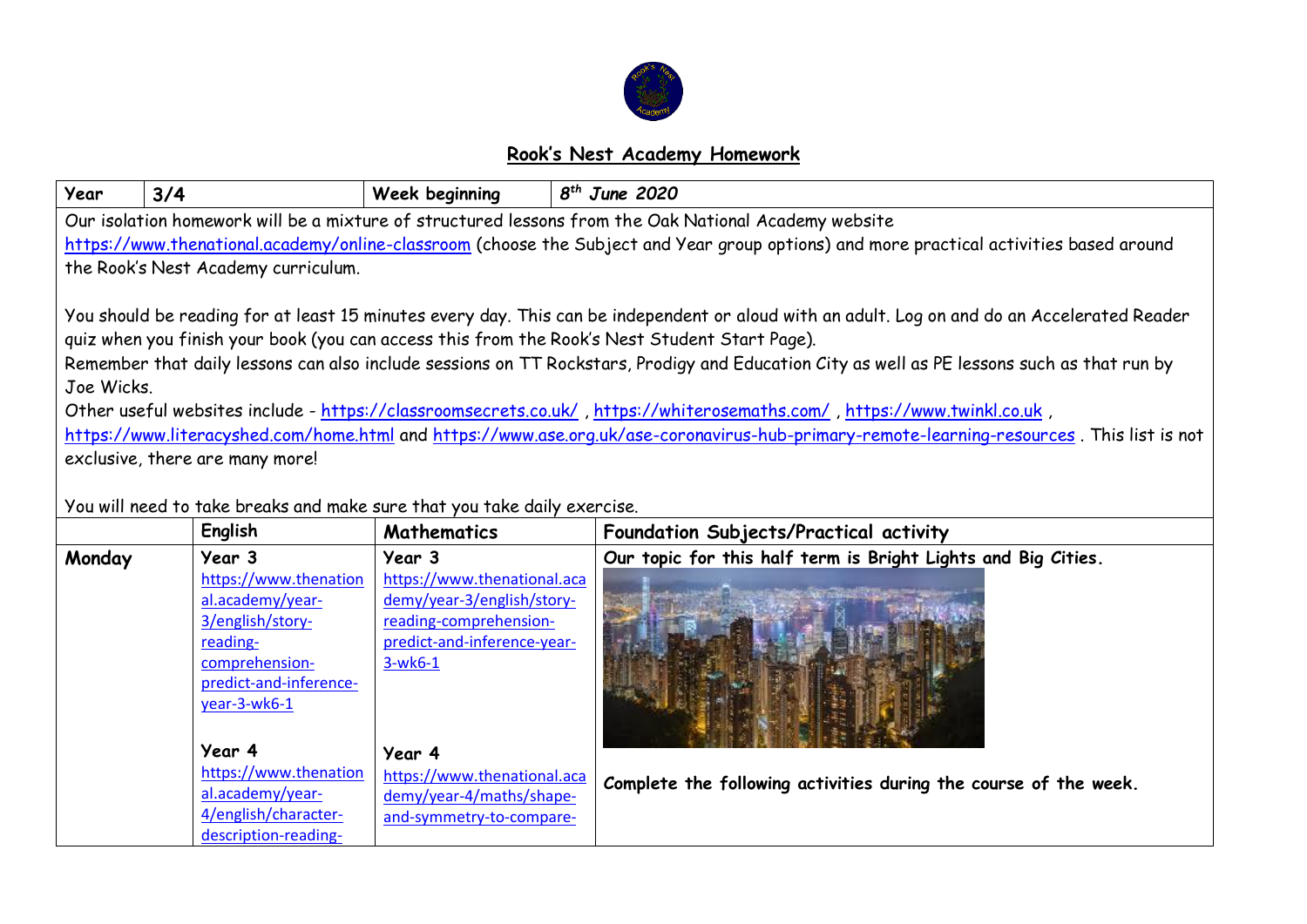| Tuesday   | comprehenison-fact-<br>retrieval-year-4-wk6-1<br>Year 3                                                 | and-order-angles-year-4-<br>$wk6-1$<br>Year 3                                                                                       | Task 1: Research and create a list of the 20 most populated cities in<br>the world, including their population, which country they are located<br>in and whether they are that country's capital city or not.                                                                                                                                                                                                           |
|-----------|---------------------------------------------------------------------------------------------------------|-------------------------------------------------------------------------------------------------------------------------------------|-------------------------------------------------------------------------------------------------------------------------------------------------------------------------------------------------------------------------------------------------------------------------------------------------------------------------------------------------------------------------------------------------------------------------|
|           | https://www.thenation<br>al.academy/year-<br>3/english/story-<br>reading-<br>comprehension-fact-        | https://www.thenational.aca<br>demy/year-3/maths/to-<br>draw-2-d-shapes-based-on-<br>their-properties-year-3-wk6-<br>$\overline{2}$ | You can do this on paper or create a powerpoint presentation or an<br>excel spreadsheet and maybe a bar chart.<br>As an extension - it would be interesting to see how many of these                                                                                                                                                                                                                                    |
|           | retrieval-year-3-wk6-2<br>Year 4                                                                        | Year 4                                                                                                                              | cities are located near or on a major river - and if you could explain<br>why you might think this is?                                                                                                                                                                                                                                                                                                                  |
|           | https://www.thenation<br>al.academy/year-<br>4/english/character-                                       | https://www.thenational.aca<br>demy/year-4/maths/shape-<br>and-symmetry-to-identify-                                                | Task 2:                                                                                                                                                                                                                                                                                                                                                                                                                 |
|           | description-reading-<br>comprehenison-<br>inference-year-4-wk6-2                                        | right-angles-year-4-wk6-2                                                                                                           | Mr Lai's favourite city he has visited is Hong Kong and Mr<br>Robertshaw's favourite city he has visited is Sydney, Australia.<br>Think about the different cities you have visited and why you like it.                                                                                                                                                                                                                |
| Wednesday | Year 3<br>https://www.thenation<br>al.academy/year-<br>3/english/story-                                 | Year 3<br>https://www.thenational.aca<br>demy/year-3/maths/to-<br>describe-the-properties-of-                                       | Choose your favourite and write a short paragraph to explain what is<br>so special about it and why other people should visit it. (It doesn't<br>have to be exotic - it can be Wakefield or Leeds)<br>Task 3: Draw a picture or create a model of your favourite landmark<br>from a major city around the world eg, Big Ben in London, the Statue<br>of Liberty in New York, the Eiffel Tower in Paris. There are many, |
|           | identifying-the-<br>features-of-a-text-year-<br>$3-wk6-3$                                               | 3d-shapes-year-3-wk6-3                                                                                                              |                                                                                                                                                                                                                                                                                                                                                                                                                         |
|           | Year 4<br>https://www.thenation<br>al.academy/year-<br>4/english/character-<br>description-identifying- | Year 4<br>https://www.thenational.aca<br>demy/year-4/maths/shape-<br>and-symmetry-to-identify-                                      | many more you could choose from.                                                                                                                                                                                                                                                                                                                                                                                        |
|           | the-features-of-a-text-<br>year-4-wk6-3                                                                 | acute-and-obtuse-angles-<br>year-4-wk6-3                                                                                            |                                                                                                                                                                                                                                                                                                                                                                                                                         |